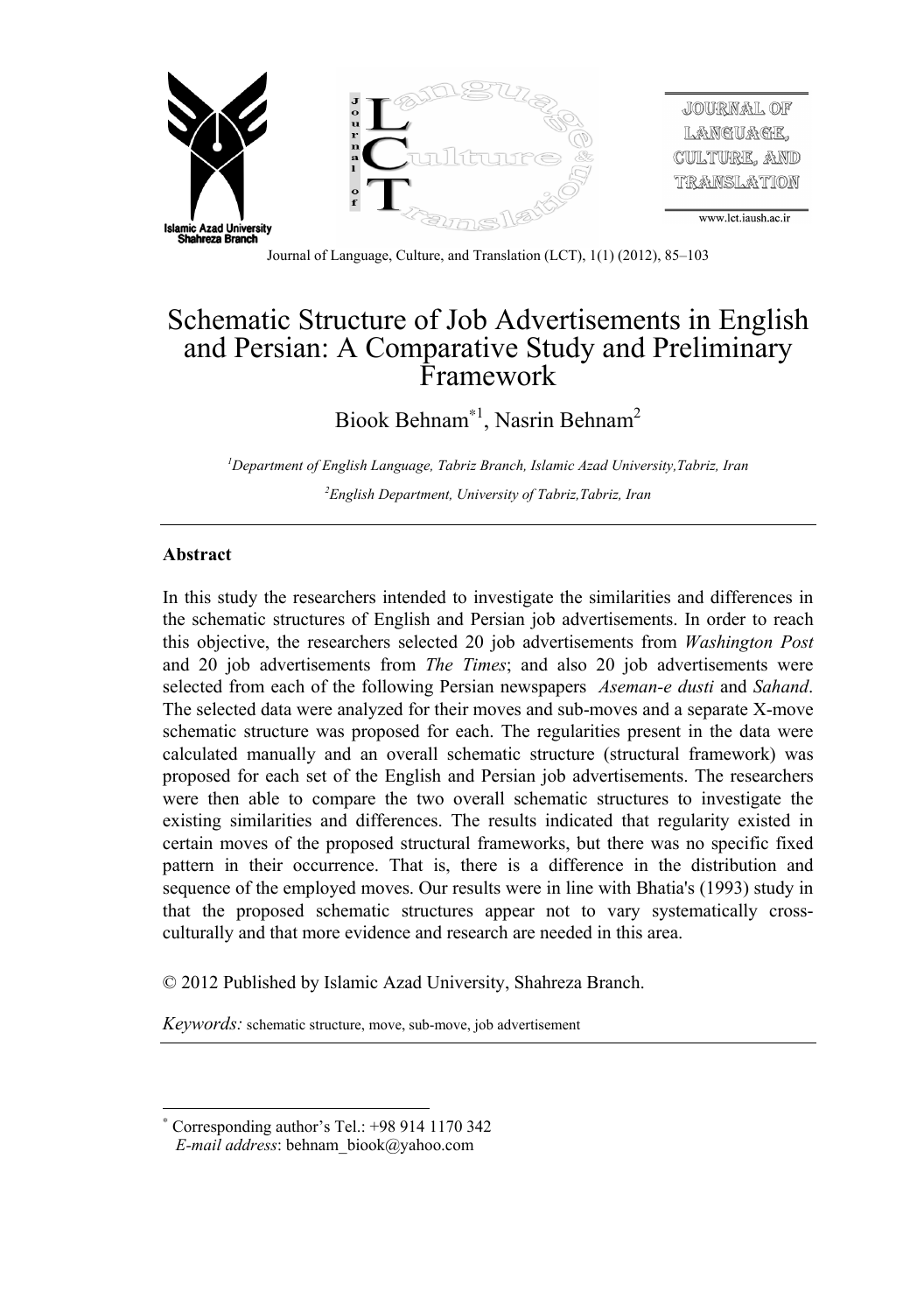# **1. Background**

The aim of the current research is to touch upon some relatively new and unexplored areas of discourse and mainly genre analysis. Discourse analysis, as a study of language beyond the sentence boundaries has been established since the early seventies. But it is later on that we see the emergence and flourishing of genre analysis. While literary genre analysis is a long-established tradition, the analysis of non-literary genres has attracted interest only quite recently. In what follows, we have given are view of some of the genre studies carried out in various settings by different scholars.

#### **2. Genre analysis in business settings**

In order to understand the importance of communicative purpose in genre identification, Bhatia (1993) carries out a study in the two fields of sales promotion letters and job applications.

# *2.1. Sales promotional letter*

According to Bhatia (1993, p.45) "a sales promotion letter is 'an unsolicited letter addressed to a selected group of prospective customers in order to persuade them to buy a product or service". He also proposes the following communicative purposes for a typical promotional letter:

- 1) The main function of a sales promotion letter is persuasive
- 2) The letter should capture the attention of the potential customer
- 3) The most important function of the letter is to offer an appraisal of the product or service in terms of the perceived needs, interests or inhibitions of the of the potential customer
- 4) The letter must be short and effective
- 5) All sales promotion letters need to encourage further communication between the potential seller and a prospective customer.

According to Bhatia (1993) the writer obviously makes use of particular structural moves in order to achieve his/her communicative purpose. Therefore, he will begin his letter by establishing his company's credentials by referring to the needs of the potential customer. After having established the credentials the writer can then introduce the offer which consists of three important aspects: offering the product or service; essential detailing of the product or service; indicating value of the product or service. After having informed the potential customer of the offer the writer then moves on to make the offer more attractive by offering incentives. It is also a clever idea to enclose documents in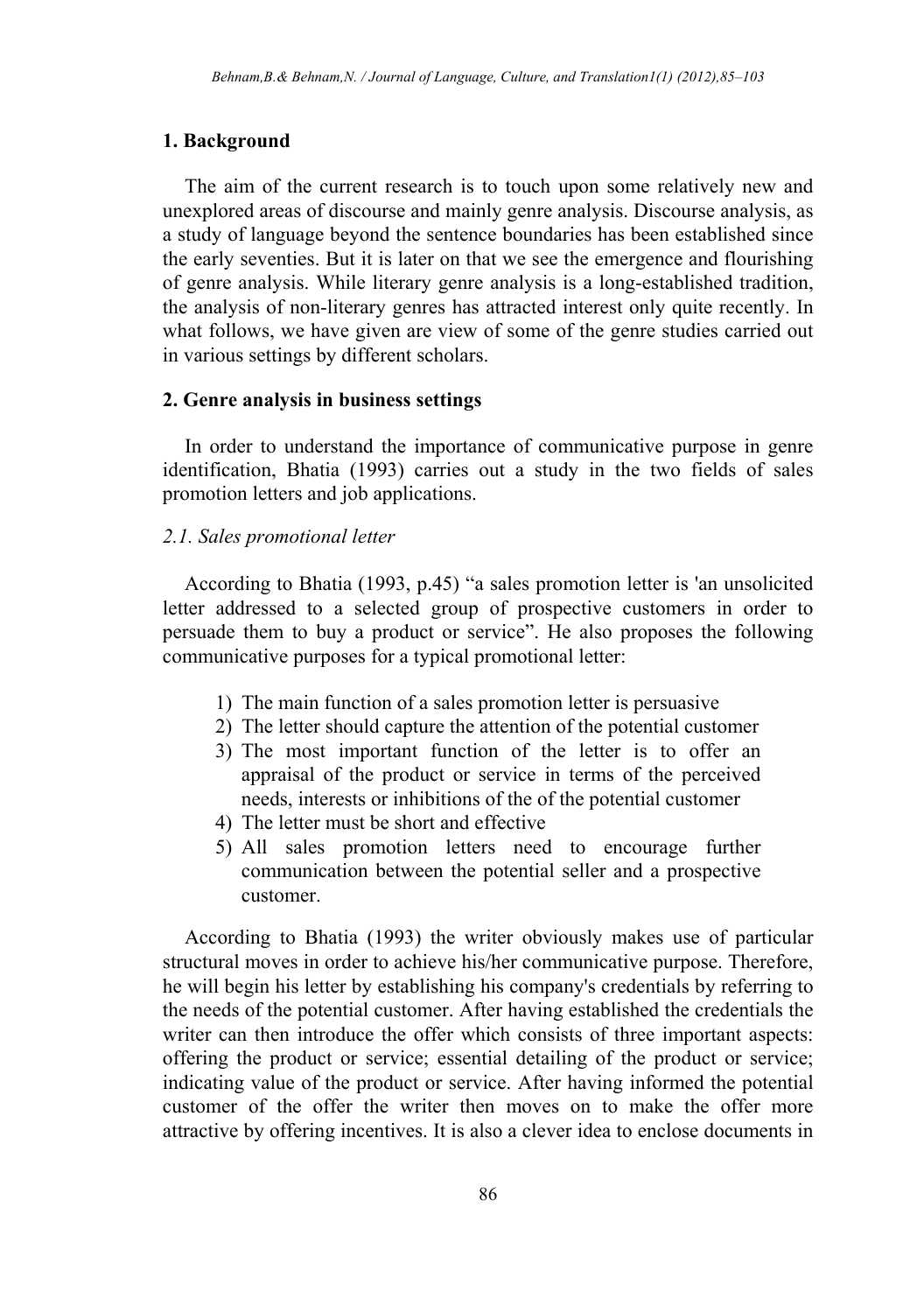order to provide the interested people with sufficient information and not to take the time of busy businessmen with unnecessary information. All sales promotion letters have the important goal of soliciting response, i.e. they try to maintain and strengthen the existing business relations and initiate new ones. In some contexts it is common to use pressure tactics which is similar to what we earlier called offering incentives. The main function of offering incentives is to convince the potential customer about the attractiveness of the offer while the main aim of using pressure tactics is to push the already inclined customer to make a decision. Finally, we have to end the sales promotion letter politely. However, it is worth noting that some kind of flexibility is observable in the move-structures mentioned, that is the writer is not obliged to use all the moves and the order in which they are mentioned.to some found in English.

#### *2.2. Job applications*

When we compare sales promotion letters with job applications we can see that they both have the communicative purpose of promoting something. Sales promotion letters promote a product or service and a job applicant promotes himself. Bhatia (1993) proposes the following communicative purposes for job application letters:

- 1) The main function of a job application letter is persuasive
- 2) In the case of unsolicited job application letters it is important to establish the credentials of the candidate in the opening
- 3) A job letter should offer favourable, positive and relevant description of the job applicant according to the requirements of the job advertisement
- 4) The main purpose of the job application letter is seen as clarificatory, since only the essentials are mentioned
- 5) The success or failure of a job letter depends on the kind of response in attracts from its reader.

Love and Tinervia (1986, p.158) advise their readers to "stimulate interest, show confidence, mention qualifications, and finally request an interview in their job application letters". Sigband (1984, p. 63), too, makes some points for his readers to follow when writing job application letters:

- 1) Gain the reader's attention
- 2) Describe qualifications and refer to more complete data in the resume
- 3) Provide proof of your competence by referring to … employment, degrees, etc.
- 4) Ask that an interview be scheduled as soon as possible.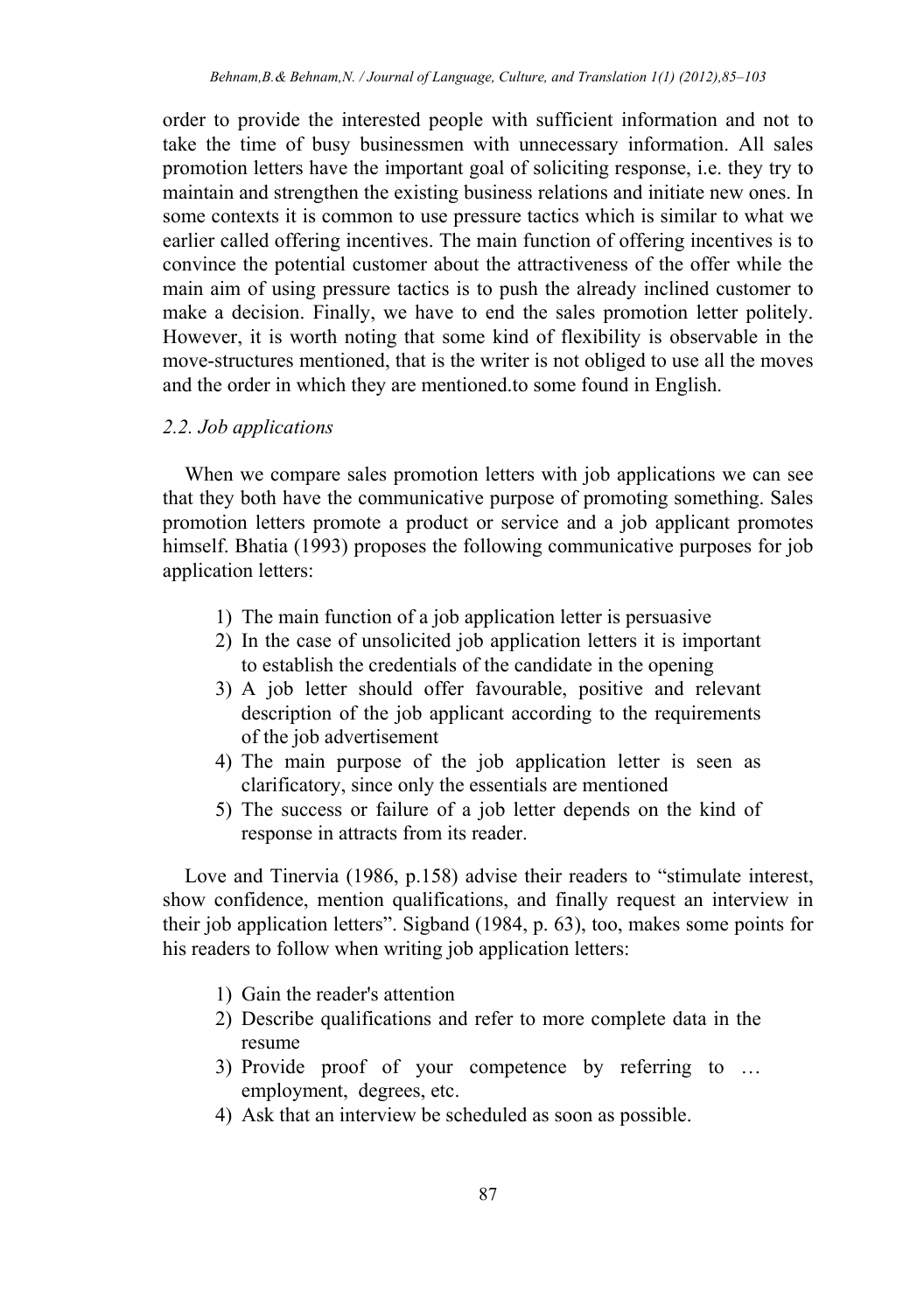Bhatia (1993), however, believes that job application letters can also be assigned a structural description as follows: job application letters begin with establishing credentials by referring to the needs of the potential employer and implying that one can fulfil those needs. In some instances of job application letters this move is preceded by what Bhatia (1989) calls adversary glorification. The second move is introducing the candidature which consists of three parts: offering the candidature; essential detailing of the candidature; and indicating value of the candidature. According to sales promotion letters the next move should be offering incentives, but we rarely find this move in job application letters. Any job applicant has to enclose the details needed in the form of C.V., certificates, testimonials, etc. which we call enclosing documents. The primary indicator of success in job application letters is the ability to achieve an interview, what Bhatia (1993) calls soliciting response and what Lesikar (1984) calls action drive. Although it is very common to use pressure tactics in sales promotion letters, a job applicant is not advised to be aggressive and use pressure tactics in order to force his reader to make a quick decision. And finally, it is crucial for the job applicant to end his letter politely.

Many of the professional and academic genres are found to be universally conventionalized, that is they rarely show any variation. Of course, this is mainly in the case of the scientific and research article (Swales, 1981; Hill et al., 1982; Zappen, 1983; Kuhi & Behnam, 2011). From among the genres that indicate cross-cultural variation, we could mention Teh's (1986) work on sales promotion letters and Bhatia's work (1986) on job application letters.

Since advertisements promote ideas, products, goods, services, etc. for the purpose of selling, they can well be considered as a sub-category of promotional genres. Bhatia (2004, p.65) proposes the following move structure for advertisements:

- **Move 1**: Headlines (for reader attraction)
- **Move 2**: Targeting the market
- **Move 3**: Justifying the product or service
- **Move 4:** Detailing the product or service
- **Move 5**: Establishing credentials
- **Move 6**: Celebrity or typical user endorsement
- **Move 7**: Offering incentives
- **Move 8**: Using pressure tactics
- **Move 9**: Soliciting response

We can also consider various forms of philanthropic fundraising discourse as being essentially promotional in nature, just like commercial advertising. Even though these two genres have a lot in common, they also have considerable differences. For instance, the main objective in commercial advertising is to gather profit for corporate purposes, while the main objective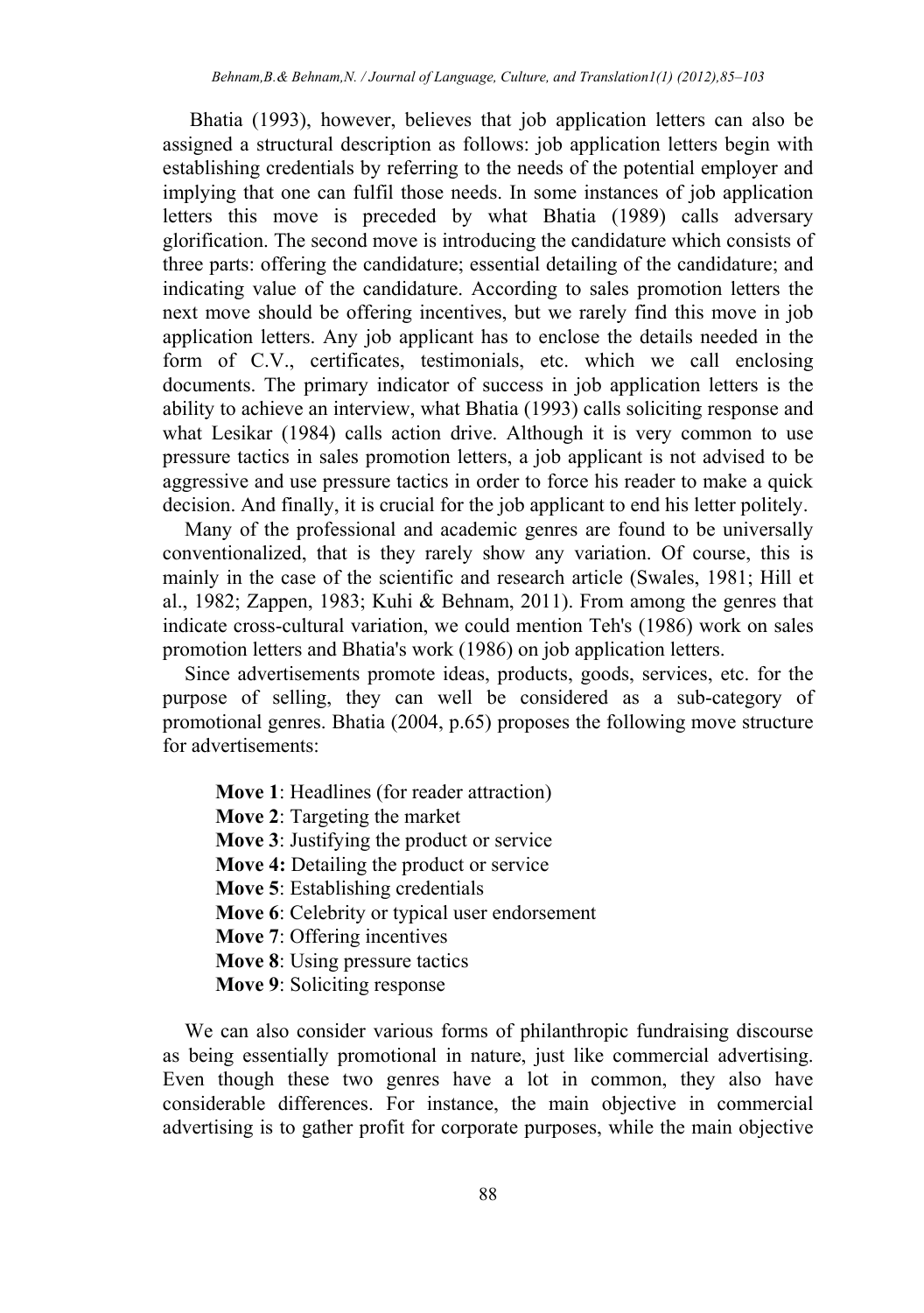of raising money in fundraising is for social and welfare purposes. These two sets of genre overlap in their communicative purpose and in their use of rhetorical strategies. However they basically differ in that philanthropic fundraising is a form of moral action, whereas advertising is business proposition (Bhatia, 2004).

Bhatia (2004) also considers fundraising letters to have the following sevenmove structure just like in promotional letters:

**Move 1**: Establishing credentials: **Move 2**: Introducing the product **Move 3**: Offering incentives **Move 4**: Enclosing documents **Move 5**: Soliciting support **Move 6**: Using pressure tactics **Move 7**: Ending politely

It is worth mentioning that not all the stated moves are obligatory and that not all of the stated moves are observed in every instance of a fundraising **letter** 

#### **3. Genre analysis in academic settings**

Bhatia (1993) mentions two studies in the academic setting, namely abstracts and introductions, which are similar in terms of their contextual configuration, that is, they are associated with the same setting. They also employ the same mode of communication, same level of formality and similar participant relationships. However since the genres differ in their communicative purpose, they should display different cognitive structuring. Thus, we can conclude that they are considered as belonging to different genres.

#### *3.1. Abstracts*

According to Bhatia (1993, pp.77, 82) an abstract presents an accurate summary, which is representative of the whole article and that includes an indication of the research conclusion. He proposes four moves for the identification of abstracts: introducing purpose, which provides the hypothesis or thesis of the research and an indication of the author's intentions, goals, objectives or the problems he wishes to tackle; describing methodology, which indicates the experimental design, information on data, procedures or methods; summarizing results, which indicates the authors observations and findings and also his possible solutions to the problem posed in the first move; presenting conclusions, which draws inferences and interprets results. It also includes some indication of the applications and implications of the study.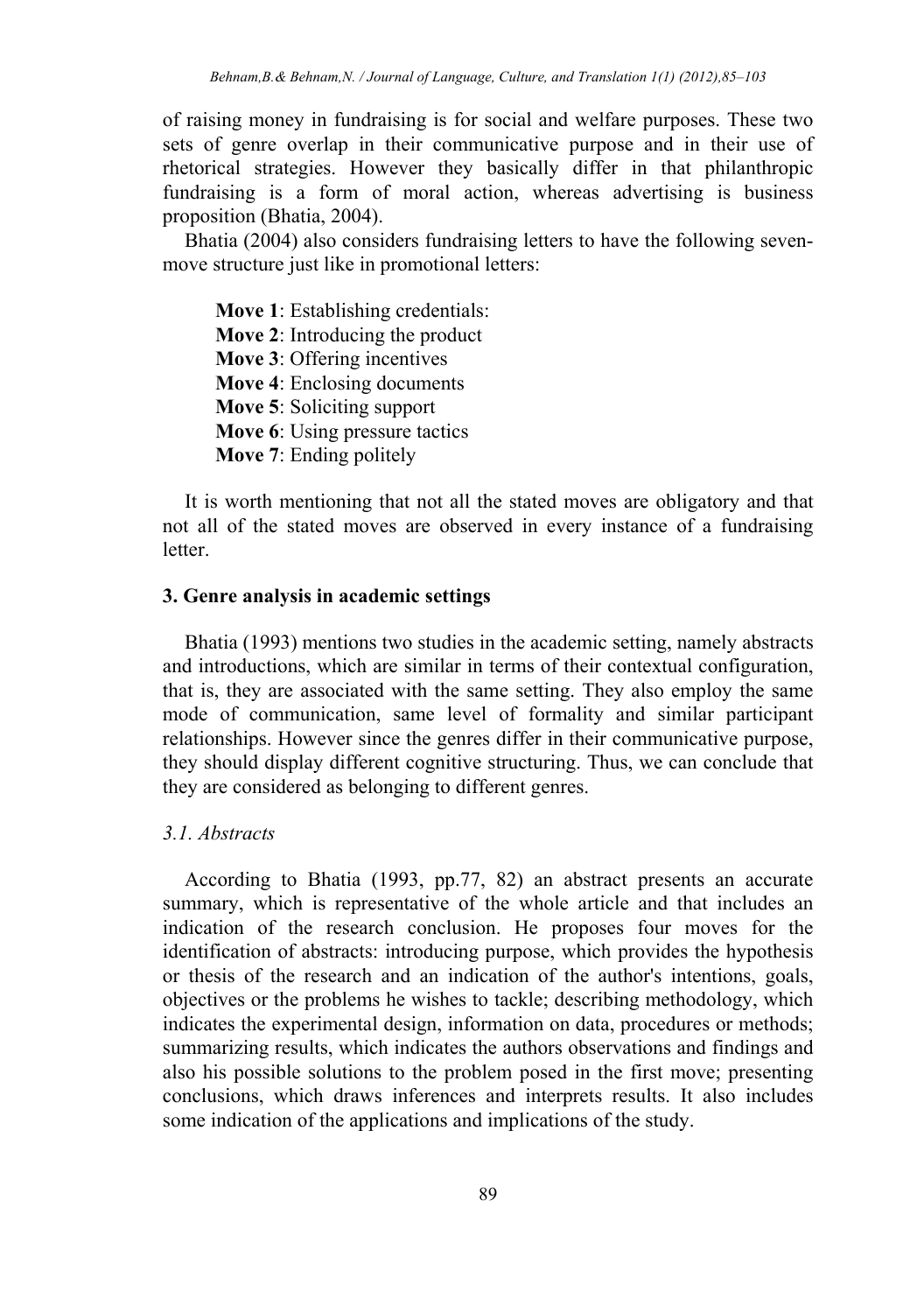#### *3.2. Introductions*

An introduction, on the other hand gives a slightly more elaborate account of the proposed research, it is not concerned with everything that is reported in the article and it is rarely interested in reporting results or conclusions (Bhatia, 1993). Swale (1981, 1985, and 1990) focuses on the research article introductions and proposes a four-move model as follows:

**Move1: establishing field**: a) Showing centrality, b) Stating current knowledge, c) Ascribing key characteristics,

**Move 2: summarizing previous research**: a) Strong author-orientation, b) Weak author-orientation, c) Subject orientation,

**Move 3: preparing for present research**: a) Indicating a gap, b) Questionraising, c) Extending a finding,

**Move 4: introducing present research**: a) Giving the purpose, b) Describing present research.

Swales (1990) revised this four-move model and proposed a three-move CARS (Create a Research Space) model, which is presented as follows:

**Move 1: Establishing a territory:** Step 1: Claiming centrality, Step 2: Making topic generalizations, Step 3: Reviewing items of previous research,

**Move 2: Establishing a niche:** Step 1A: Counter-claiming, Step 1B: Indicating a gap, Step 1C: Question-raising, Step 1D: Continuing a tradition,

**Move 3: Occupying the niche:** Step 1A: Outlining purposes, Step 1B: Announcing present research, Step 2: Announcing principal findings, Step 3: Indicating article structure.

A relatively comprehensive study related to the application of Swale's CARS model is Atai & Habibie's (2009) research, which deals with the issue of sub-disciplinary variations and generic structure within three sub-disciplines of applied linguistics, namely, ESP, psycholinguistics and sociolinguistics.

#### **4. Genre analysis in professional settings**

#### *4.1. Legislative writing*

One of the areas of professional writing is what we conventionally call legal language or legal discourse. We can identify several genres that are used in legal settings, one of which is legislation or what Bhatia (1982, 1983) called 'legislative provisions'.

Legislative writing differs significantly from other varieties of English. Legislative writing has been criticized because of its meaningless repetitions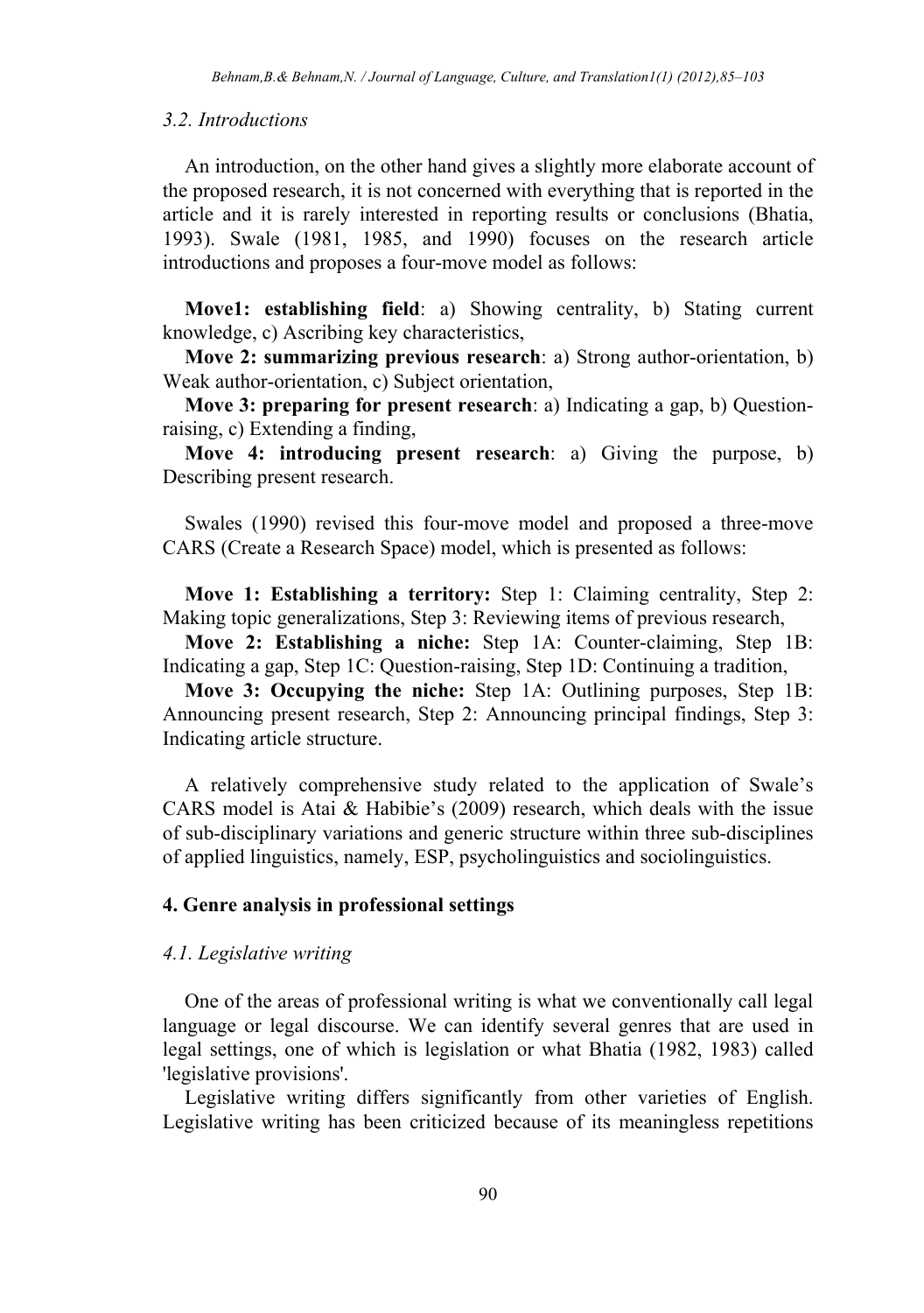and obscure expressions. However, these so called "meaningless circumlocutions" are considered as indispensable linguistic devices for the specialist community which bring precision, clarity, unambiguity and allinclusiveness and keep the non-specialist members out of the specialist community (Bhatia, 1993).

Gunnarsson (1984, p. 84) identifies the following three types of legislative rules:

> Action rules, which are applicable to only a set of specified descriptions of cases and mainly impose duties and obligations, give rights, prohibit actions, assign power to certain members, and state the law or the penalties imposed on specific actions; Stipulation rules, which defines the domain of application of a particular act or any section of it; Definition rules, which are applicable to the entire Act and are primarily meant to provide terminological explanation.

According to Bhatia (1993) legislative sentences are longer and usually begin with fairly long initial case descriptions. They are also more nominal than any other sentence we are likely to encounter in our everyday life. Quirk et al. (1982) refer to yet another striking syntactic feature of legislative genre which is the use of complex prepositional phrases in the structure of Preposition+ Noun+ Preposition. Gustafson (1975, 1984) and Bhatia (1993) associate binominal and multinominal expressions with legislative texts. What Bhatia (1993, p. 108) means by binominal and multinominal expressions " is a sequence of two or more words or phrases belonging to the same grammatical category having some semantic relationship and joined by some syntactic device such as 'and' or 'or'". Another important characteristic of the legislative genre is the use of qualifications and the way these qualifications are inserted into the syntax of the legislative sentence, which result in syntactic discontinuities (Bhatia, 1993).

# *4.2. Advertising genre*

The language used in advertising has been analyzed from a variety of perspectives both in English (see above) and other languages like Persian. An example is the study carried out by Behnam & Piadeh (2006), in which a combinatory analytic framework based on Cook (1992*) discourse of advertising* and Saussure's (1917/74) theory of Semiotics was employed. They proposed a suggestive taxonomy for the analysis of written ads and compared and contrasted a sample of 100 ads from English and Persian.

In a different research, Behnam and Kuhi (2008) investigated a special type of job advertisement, that is, a military job advertisement, using a pragmatic framework to describe the strategies employed by the writer to persuade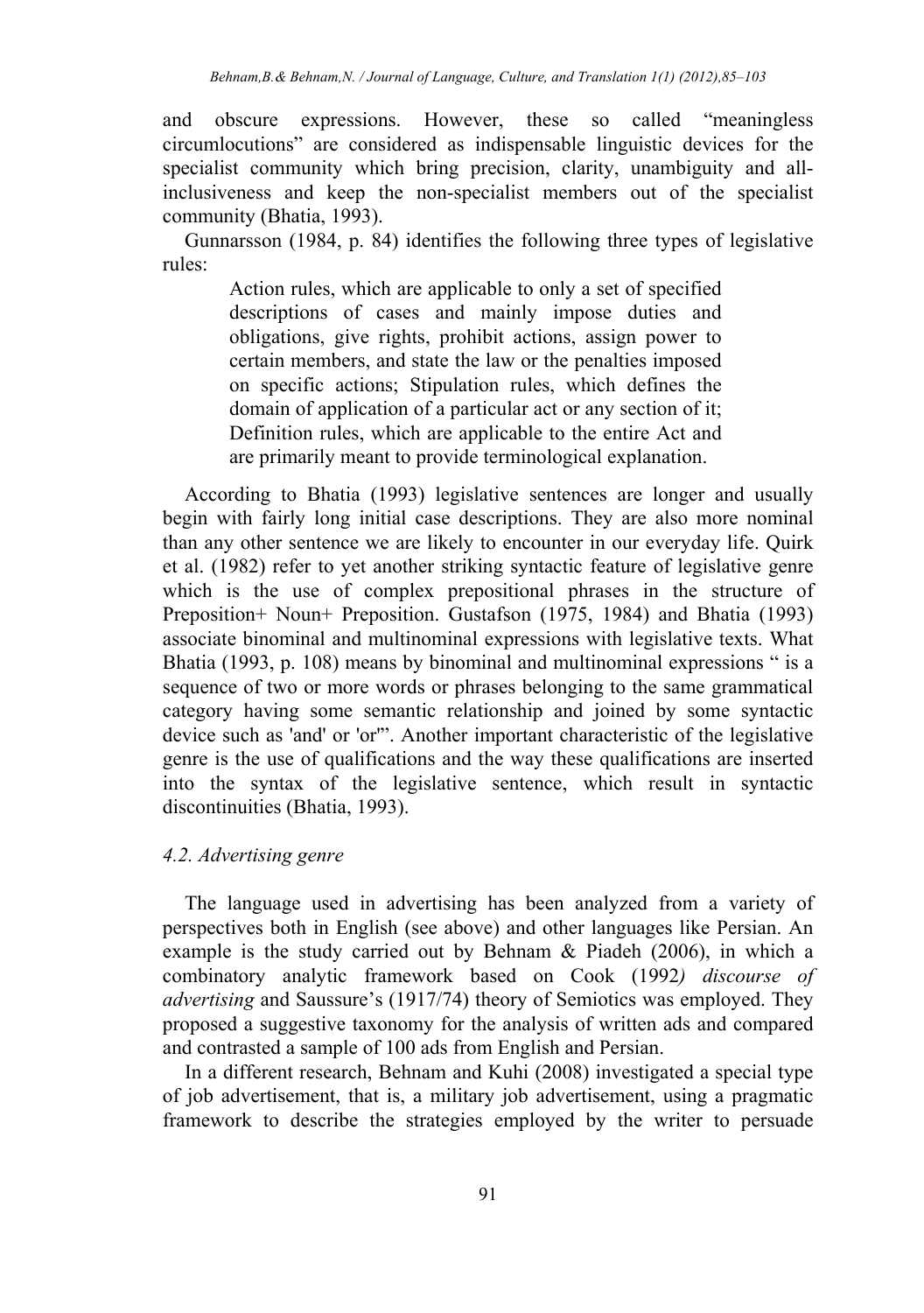potential candidates to accept membership of a military organization. They came up with the conclusion that "… due to instable international situation, military job advertisements may sometimes utilize a threatening discourse to oblige the readers to volunteer; otherwise, they should wait for the negative consequences of their negligence and reluctance" (p. 1).

 What we have tried to do in this section was an attempt to establish a background in genre studies so that the significance of the current study and more importantly the existing gap in previous studies could be better displayed. According to the our basic investigation in the area of schematic structures almost no schematic structure has been proposed by scholars such as Bhatia (1993, 2004), Swales (1981,1985, 1990), Dudley-Evans (1989) and other scholars in their previous studies, regarding job advertisements. Therefore, we decided to focus on the similarities and differences between the schematic structure of selected English and Persian job advertisements. Based on the purpose of the study, we can propose the following research question: In what ways is the schematic structure of job application genre similar or different in English and Persian languages?

# **5. Method**

#### *5.1. Framework of the study*

As mentioned earlier, no suggested framework could be found for the analysis of schematic structure of job advertisements in the literature; therefore, we had to propose a data-driven framework for our analysis of each set of data. However, it should be noted that even though no whole framework of other scholars has been employed in this study, the researchers have made use of the terminologies of other relevant studies on genre, such as Bhatia, Swales, etc. to name the moves of our proposed schematic structures.

# *5.2. Materials*

In order to provide an answer to the research question and to be able to propose a framework suited for our analysis, forty English job advertisements were selected. Even though there was no such limitation in this study as having to stick to only a single newspaper or source of job advertisements, and also besides the existence of the advantage of being able to make use of as many job advertisement sources as possible, for the sake of generalizability and consistency, twenty of these job advertisements were selected from the *Washington Post* and the other twenty were selected from *The Times.* All the forty job advertisements were selected from the online versions of these newspapers available on the internet; and it is important to note that these advertisements are real examples of everyday natural discourse that have been designed and written by native speakers. The internet addresses that were used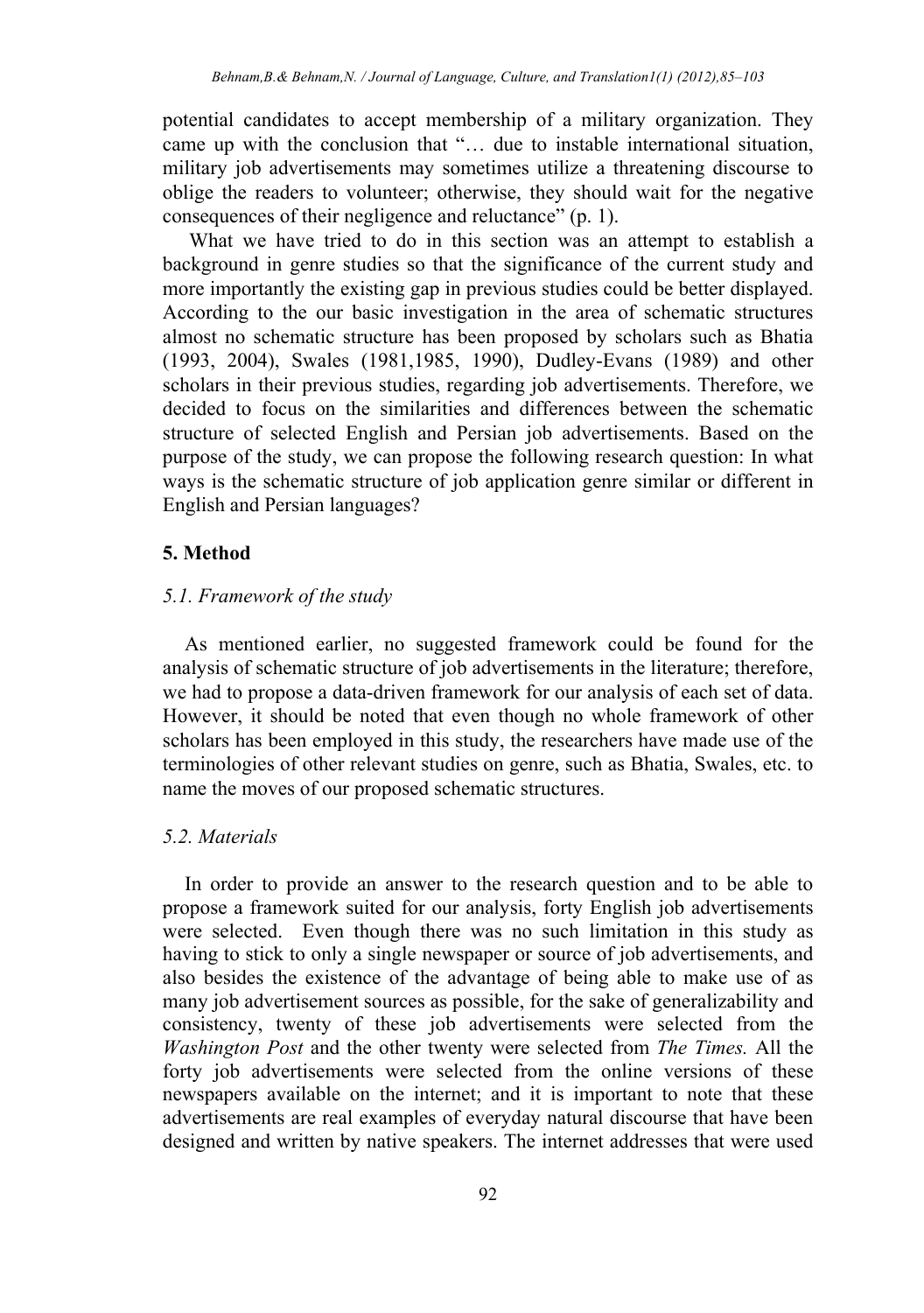for this purpose are: http://www.washingtonpost.com/wl/jobs/home and http://jobs.thetimes.co.uk/. In order to be up-to-date, the most recent job advertisements were selected from among all the existing number of job advertisements; that is, all the forty job advertisements were posted on 2010. It is also worth noting that these two newspapers were not selected out of any bias, but rather selected out of convenience.

Similar to the English data, we selected forty Persian job advertisements. In this case, too, there was no need to make use of just one source of job advertisements, but for the sake of generalizability twenty of these job advertisements were selected from the *Aseman-e-dusti (donya-ye kar)* weekly newspaper and the other twenty were selected from the *Sahand (taymaz)* weekly newspaper; therefore, it is obvious that the selected job advertisements are naturally occurring data written and designed by native Persian speakers. In the case of Persian job advertisements also we paid attention to be up-to-date and so the most recent job advertisements were selected; that is, the newspapers' publish date was 2010. No bias was included in the selection of these two Persian newspapers; they too were selected out of convenience.

#### *5.3. Procedure*

After having selected the data, the forty English job advertisements were analyzed one by one for their schematic structures. Inspired by the researchers' understanding of current research studies on genre carried out by scholars such as Bhatia, Swales, Paltridge and Hyland, on the one hand, and the scarcity of availability of previous theoretical framework on the other, first all the moves and sub-moves embodied in the selected corpus were identified and for each of the English job advertisements an individual X-move schematic structure was proposed. Afterwards, the regularities present in the proposed schematic structures for the job advertisements were observed and calculated manually. The information begotten in this stage of our data analysis is tabulated for our better understanding of the existing regularities and is stated in the data analysis and discussion section. According to what the researchers observed in the selected corpus, they were in a position to propose a framework which can best describe other similar genres. This framework will be mentioned in the data analysis and discussion section. Similar procedure was followed for the Persian data.

In the analysis of every job advertisement it was observed that certain moves are employed and certain sub-moves are assigned to these moves. Therefore, it is worth providing a brief explanation for all the moves that have been employed and to explain why certain sub-moves are assigned to certain moves. For this reason the researchers will first name all the possible moves that might be employed in a given English job advertisement and after having mentioned the sub-moves, they will explain the reasons why the mentioned sub-moves consist of the categories that they do.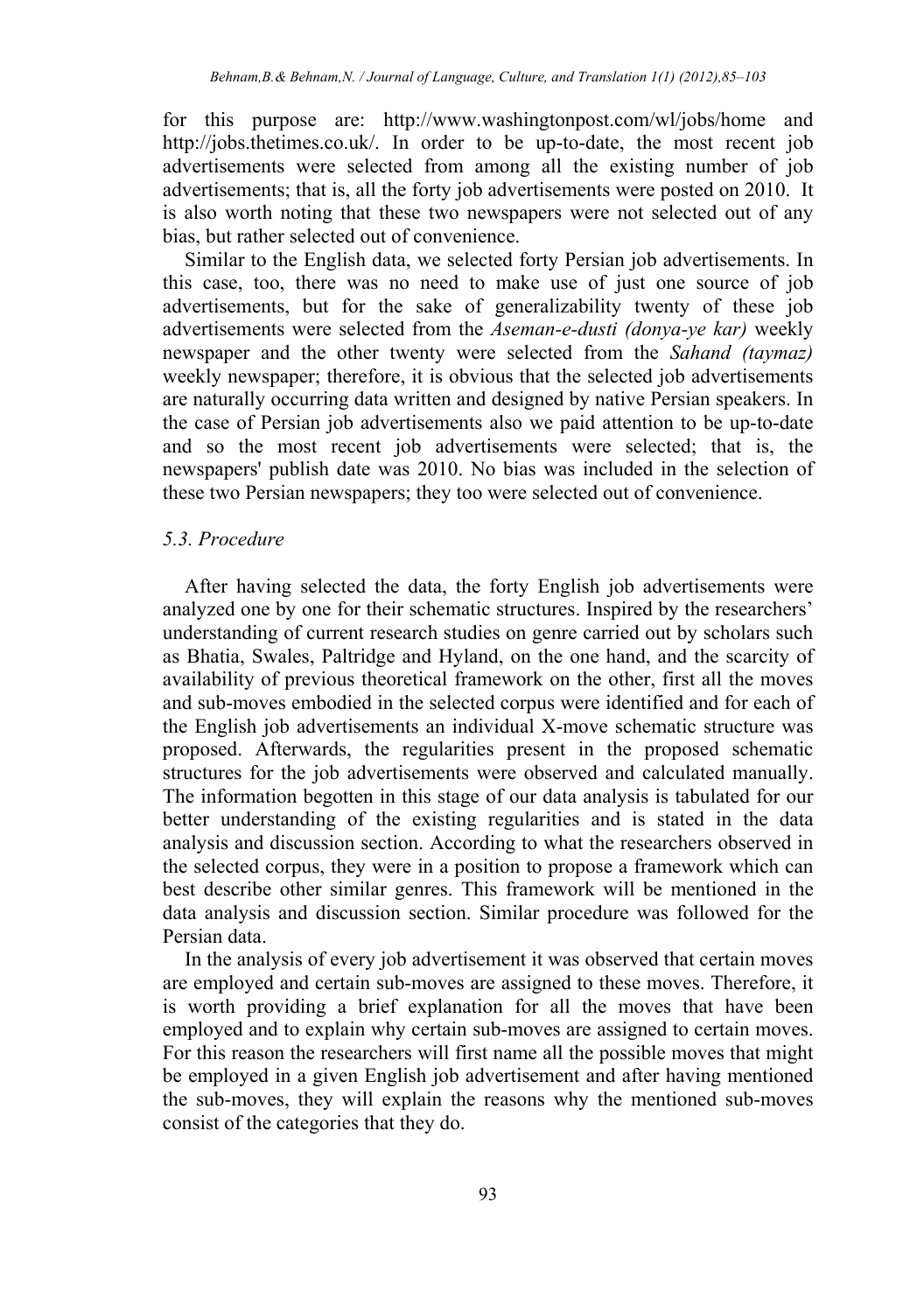#### *5.3.1. A random listing of English job advertisement moves*

**Job title**: consists of the name of the empty job position that the company or the employer is in need of filling.

**Employer name:** consists of the name of the company or employer.

**Reader attraction:** consists of a number of sentences, sometimes in the form of question that comes before the actual body of the advertisement and has the function of drawing the attention of interested readers to the advertisement. This move sometimes makes use of typographic attractions such as bolding, underlining or making use of quotation marks to attract as much attention as possible.

**Establishing credentials:** consists of the background and the positive longestablished record of the employing company. This move tries to convince the potential applicants, of the company's well-established reputation in the market by focusing on the achievements and history of the company.

Introducing job offer: consists of introducing the empty position the company/employer is promoting.

**Offering incentives:** is a way of making the job offer look more attractive to the potential applicant.

**Pressure tactic:** this move is considered to be similar to the previously mentioned move *offering incentives*, even though they have different functions. *Offering incentives* tries to convince the potential applicant of the attractiveness of the offer, whereas the main function of *pressure tactic* is to push the already or half inclined applicant to make his mind up immediately (Bhatia, 1993).

**Employer motto:** refers to a short sentence or a few words that are taken to be the guiding principle of the employer. This move appears towards the end of job advertisements.

**Soliciting response:** is an effort on behalf of the employing company to initiate new relations and receive job applications.

**P.S. move:** refers to a short sentence or sentences that come after soliciting response and consist of any information that are forgotten to be mentioned or there is no place for them to be mentioned in the body of the advertisement.

**Company profile (enclosed document):** is a paragraph or more on the history and long experience of the employing company in the market and its long-standing reputation. In order to keep the advertisement within reasonable limits, and to offer only the inclined readers a detailed description of the company, this move appears at the very end of the advertisement and is considered to be an enclosed document.

 It is worth mentioning at this point that among these moves the *P.S. move* and the *employer motto* are the present researchers' suggested taxonomic phrases added to the ones borrowed from the work of other scholars that have been carried out in other related areas.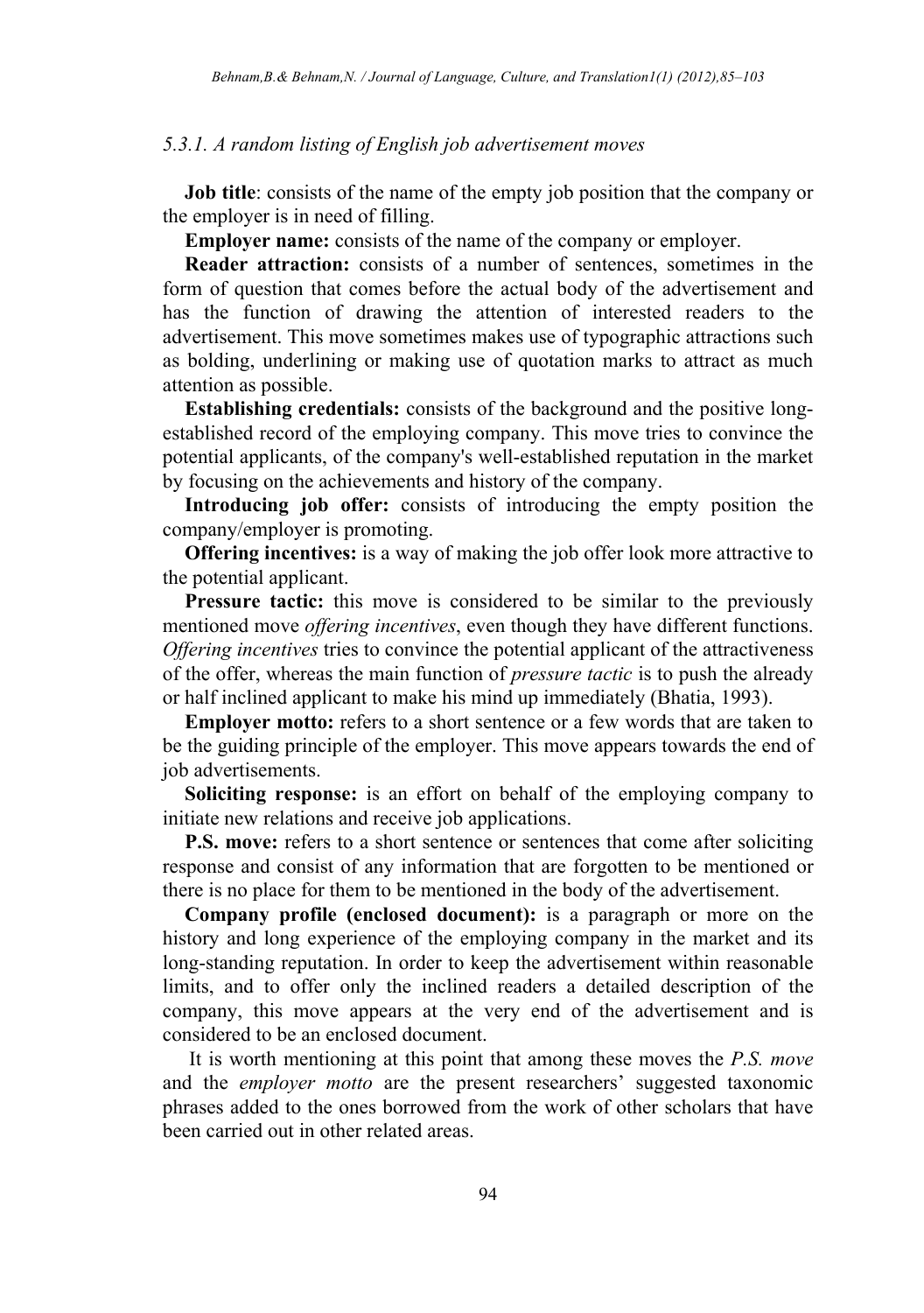Some of these moves consist of a number of sub-moves, for example *establishing credentials* in some cases makes use of *environment-detailing* as a sub-move. By *environment-detailing* we mean the positive information such as the opportunities, challenging work environment, etc. that the job advertisement provides about the environment the job applicant will be working in. In some cases even some instances of *offering incentive* can be observed as a sub-move of *establishing credentials*; that is to say the environment is detailed in such a positive way that it acts as an incentive. It is the researchers' decision to name this kind of *offering incentive*, *incentive insertion*, in order to distinguish it from the actual move *offering incentives*.

*Introducing job offer* has the following sub-moves:

- (i) Stating responsibilities**:** as is obvious, refers to the responsibilities that are expected of the potential job applicant.
- (ii)Stating needed qualifications**:** refers to the passions, reliability and dependability, skills such as knowledge of specific softwares, and whatever else that might be needed for the potential applicant to qualify for the job.
- (iii) Stating requirements: refers to the needed degree, experience, the required major, and whether an applicant is legally authorized or has the right to work in the U.S. or the U.K.
- (iv) Job-detailing: statements that cannot be considered as responsibilities, qualifications, or requirements are considered to be 'job-detailing'. For example stating work days and hours and also whether it is full-time or part-time. Statements such as: …*the job is being offered on a contract basis, but with the potential to go perm. ; We are seeking candidates that are local of an X area; we are willing to train you, etc*. Also, there are some requirements that are specific to some advertisements and change due to the job that is being advertised. Therefore, these requirements are not repeated in every job advertisement, and thus cannot be considered as sub-move number (iii),

*Soliciting response* consists of the following sub-moves:

- (i) Requirements: refer to the CVs, covering letters, references, resumes, career and salary history, and reasons for applying that are required when applying.
- (ii)Info move: refers to any remaining information that the applicant might need or is necessary for him/her to know like: the closing date, the interview date, address, e-mail address, telephone number, fax, web site, etc.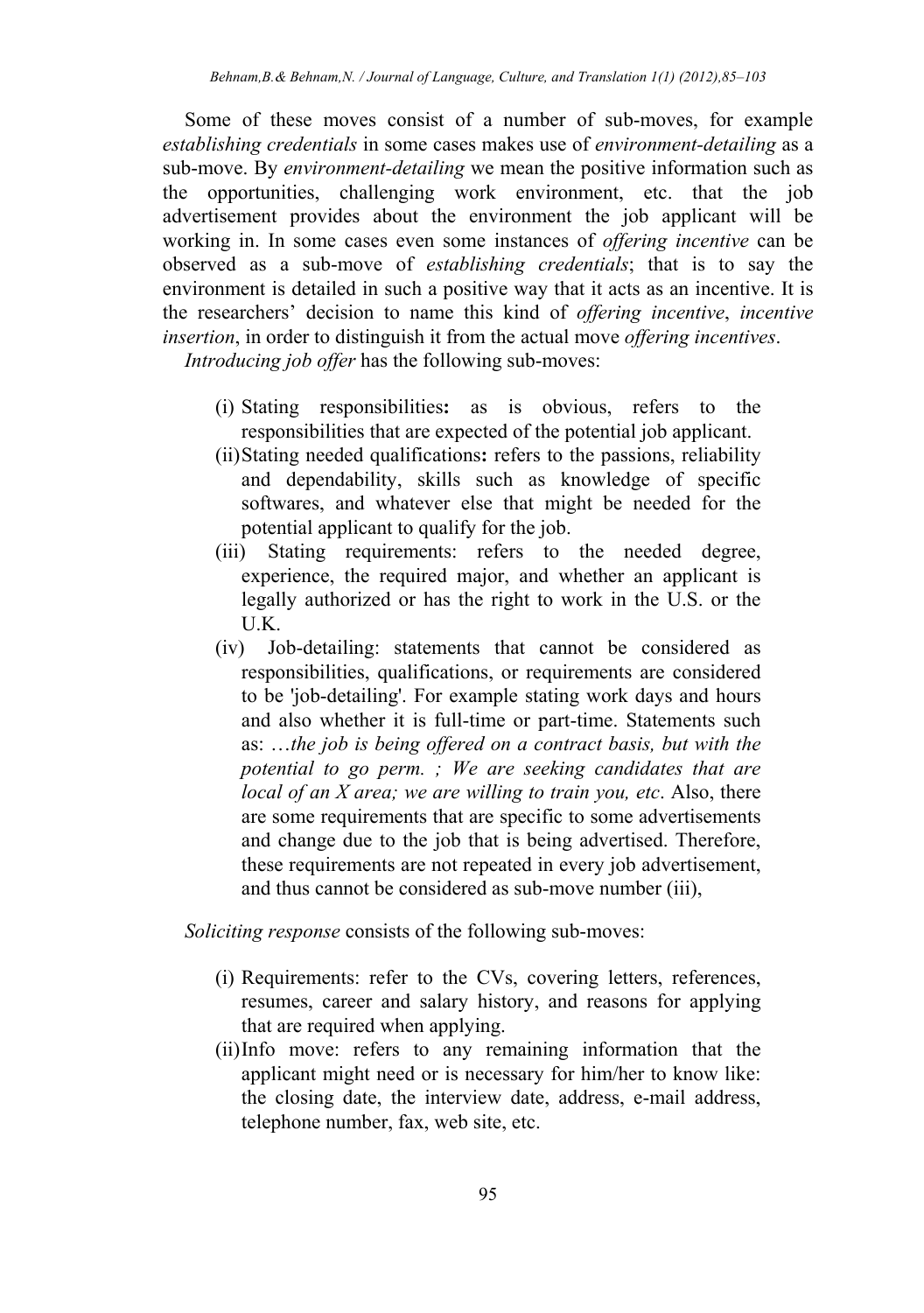*Reader attraction* consists of the following sub-moves:

- (i) Stating needed qualifications: sometimes the needed qualifications are stated as a sub-move of the *reader attraction* as a way of highlighting them even before *introducing offer*.
- (ii)Stating requirements: the important requirements are sometimes employed as a way of attracting attention.
- (iii) Work hours: stating the work hours in the *reader attraction* is a good way of attracting potential applicants too.

For the sake of convenience, we have brought the abovementioned submoves under our suggested umbrella term as *info move*. So when we talk about the *info move* regarding the *reader attraction*, we have in mind the above mentioned three types of information.

From among the English moves, *employer name* also consists of a sub-move called *location*, which mentions the location, that is, the name of the city of the employing company. In the case of Persian job advertisements certain moves and sub-moves are employed as well, which are as follows:

# *5.3.2. A random listing of Persian job advertisement moves*

**Establishing credentials:** consists of a relatively short statement providing very little information about the employing company, sometimes even within brackets.

**Introducing job offer:** consists of introducing the empty position the company/employer is promoting.

**Soliciting response:** is an effort on behalf of the employing company to initiate new relations and receive job applications.

**Employer name:** consists of the name of the company or employer

**Offering incentives:** is a way of making the job offer seem more attractive and persuasive to the potential applicant.

**P.S. move:** refers to a short sentence or sentences that come after soliciting response and consist of any information that are forgotten to be mentioned or there is no place for them to be mentioned in the body of the advertisement.

Among the aforementioned Persian job advertisement moves, two of them employ sub-moves; for example *introducing job offer* consists of the following sub-moves:

- (i) Job titles: refers to the empty job positions that the employing company needs to fill.
- (ii)Stating needed qualifications: refers to the skills like knowing a particular language or knowing how to work with particular software, knowing how to type, having good communication skills, and anything else one might need to qualify for the job.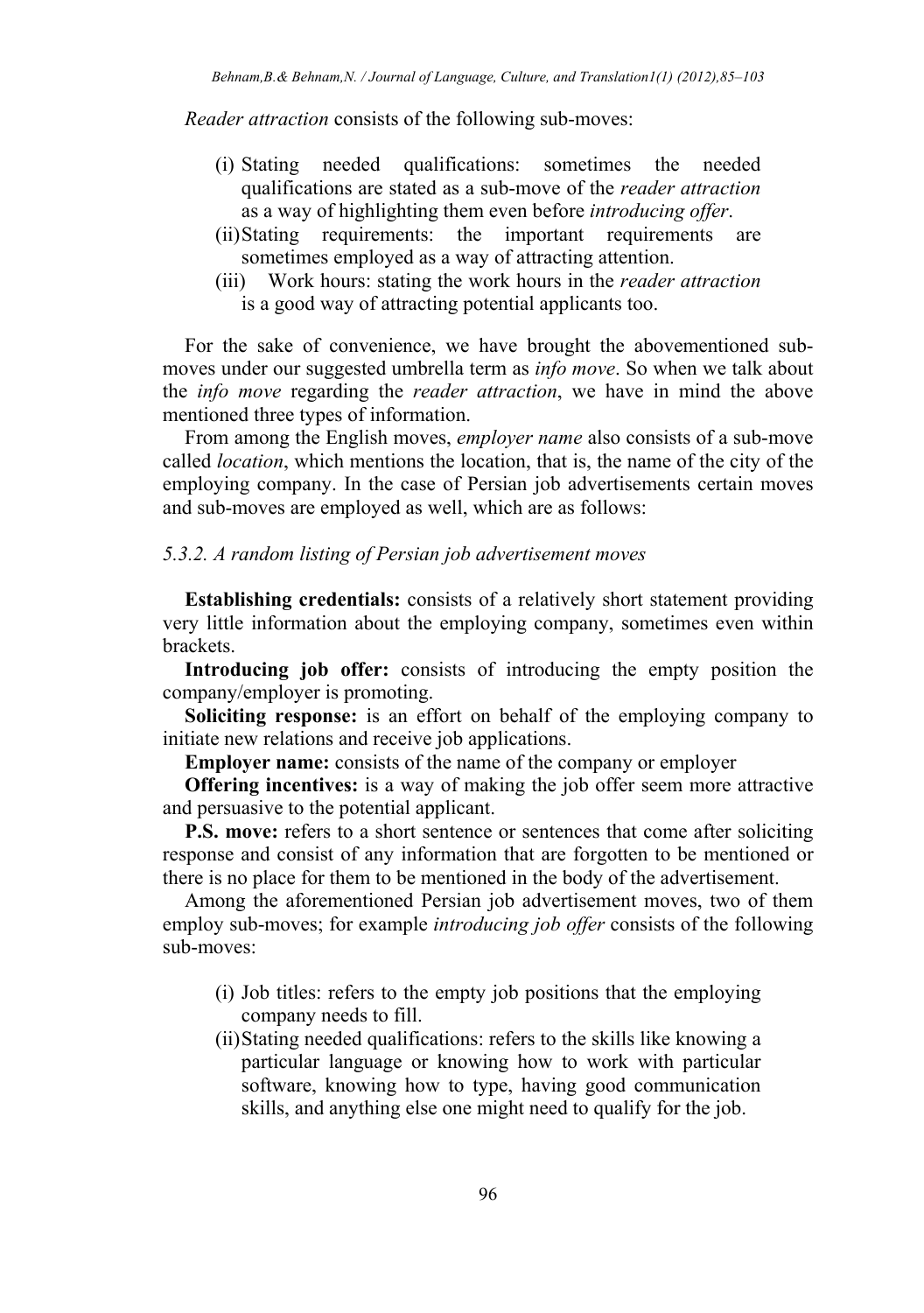- (iii) Stating requirements: refers to sex of candidates, that is, whether the company requires males or females for the intended job, refers to the applicants' age, their needed experience, degree and major.
- (iv) Job-detailing: refers to any extra information about the job being advertised. For example the location of the job, the number of needed candidates for each position, work days and hours (full-time, part-time), and also information that is not repeated in every advertisement and thus cannot be considered as an independent sub-move.

The second Persian job advertisement move that consists of sub-moves is *soliciting response* with the following sub-moves:

- (i) Requirements: refers to resumes, personal information, experience, university certificates, photos, identification cards, and any other document that might be needed when applying for the job.
- (ii)Info move: refers to any extra information that the applicant needs for applying. This would mean providing information like the application time, application deadline, application date, employer name, the company address or telephone number, etc.

# **6. Data Analysis and Results**

This research was an attempt to investigate the similarities and differences between the schematic structures of English and Persian job advertisements. To do this, 40 English and 40 Persian job advertisements were selected. Each of the English and Persian job advertisements were analyzed for their relevant moves and sub-moves, as well as their regularities and non-regularities.

As it is observable in both of the summary figures (See Appendix), it should be noted that it is quite difficult and challenging to propose a fixed structural framework, and that there is no such thing as an absolutely established organizational pattern in discourse. Therefore, according to Bhatia (2004), we should not expect to be able to analyze genre with a high degree of predictability and certainty.

As it was previously stated, no framework was available, which would be suitable for our purpose, to be employed for our practical analysis. Therefore, we had to rely on our selected data heavily to identify and describe the schematic structure which would represent a good degree of regularity in the type and frequency of particular moves and sub-moves used in them. In what follows, the schematic structure for both English and Persian job advertisements is proposed: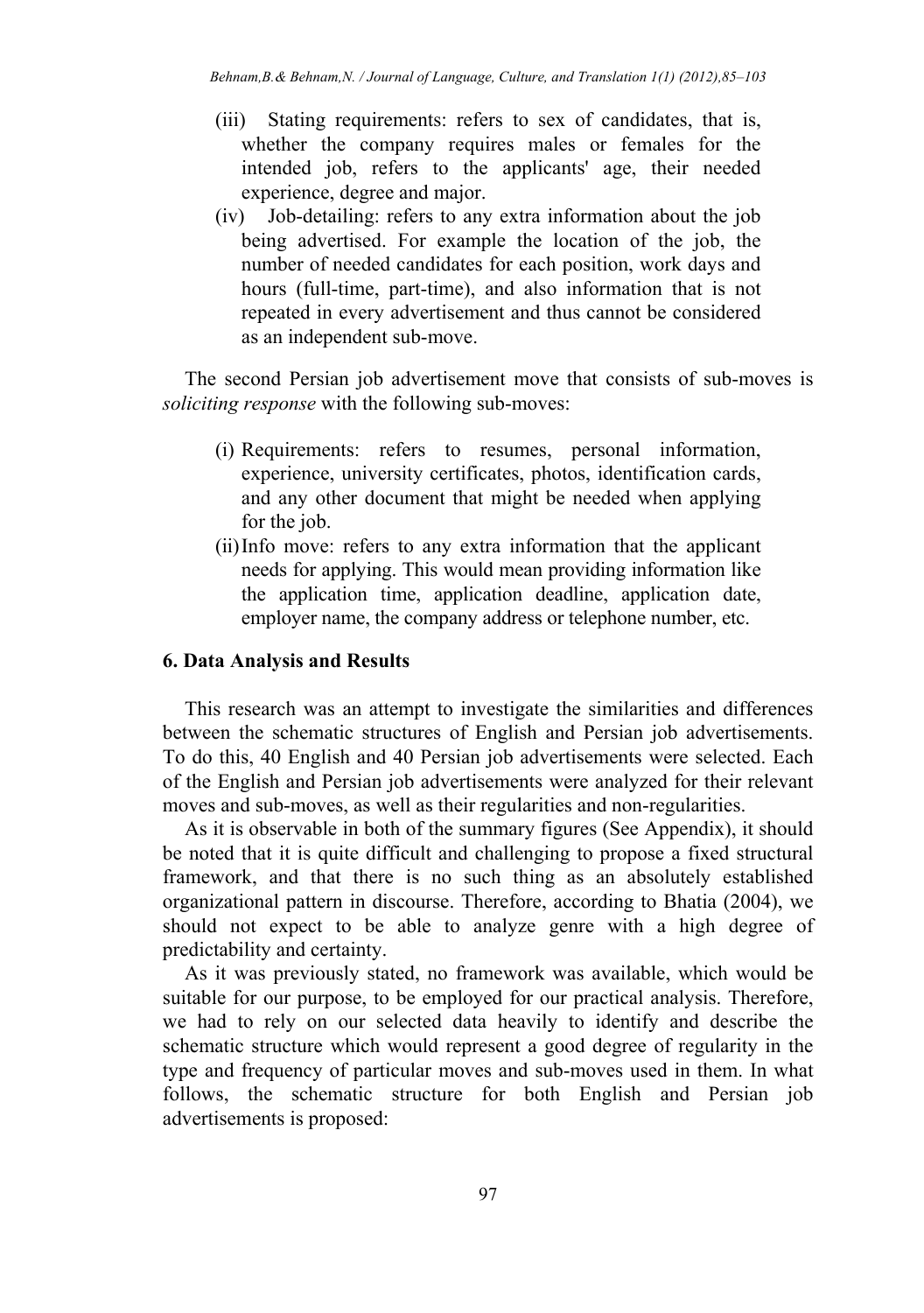The proposed schematic structure for English job advertisements with frequency rate of each move is depicted in Figure 1.



**Move 1**: Job title (100%)

- **Move 2**: Employer name (50%)/ Reader attraction (50%) (i) location
- **Move3**: Reader attraction (50%)/ Establishing credentials (37.5%)
	- (i) info Move (i) environment detailing /incentive insertion
		- (ii)Employer name
- **Move 4**: Introducing job offer (57.5%)/ Establishing credentials  $(37.5\%)$ 
	- (i) Stating responsibilities
		- And/ or
	- (ii)Stating needed qualifications
		- And/ or
	- (iii) Stating requirements
		- And/ or
	- (iv) Job-detailing
- **Move 5:** Soliciting response (37.5%)
	- (i) Requirements
		- And/ or
	- (ii)Info move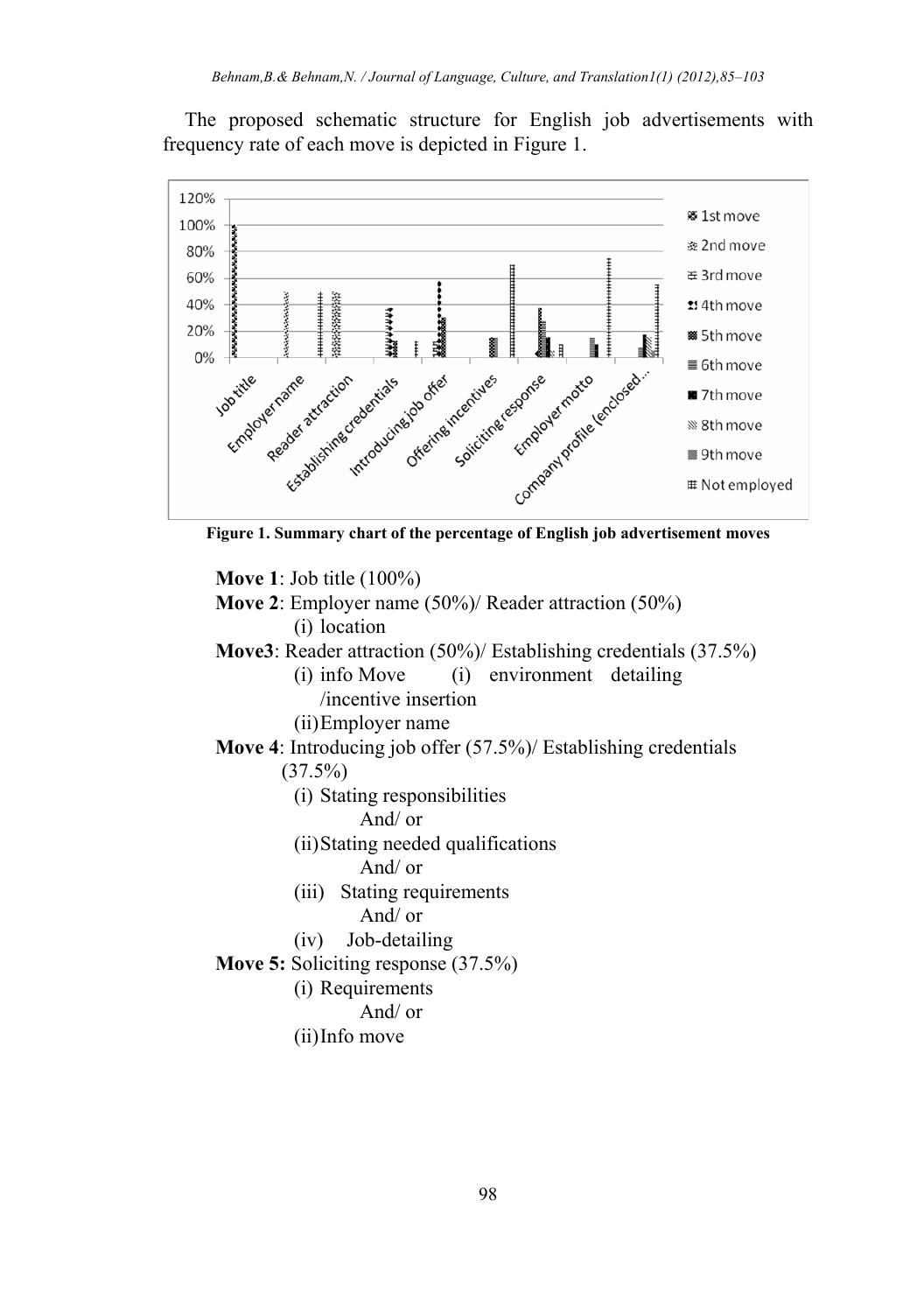The proposed schematic structure for Persian job advertisements with frequency rate for each move is displayed in Figure 2.



**Figure 2. Summary chart of the percentages of Persian job advertisement moves** 

**Move 1:** Reader attraction (47.5%) **Move 2:** Introducing job offer (37.5%) (i) Job titles And/ or (ii)Stating needed qualifications And/ or (iii) Stating requirements And/ or (iv) Job-detailing **Move 3:** Introducing job offer (37.5%)/ Soliciting response (35%) **Move 4:** Soliciting response (32.5%) (i) Requirements And/ or (ii)Info move

The comparison between these two structural frameworks reveals that:

*Job title* has been employed as a separate individual move – as Move 1  $(100\%)$  – in the proposed schematic structure of English job advertisements, while it is considered to be a sub-move of *introducing job offer* in the proposed schematic structure of Persian job advertisements, and thus not employed at all as a separate individual move in the Persian data.

*Employer name* has been employed as an individual move – Move 2- in 50% of the English job advertisements, and in the other half it has been employed as a sub-move of *reader attraction*. Fifty percent of the Persian job advertisements did not employ this move and an insignificant percentage of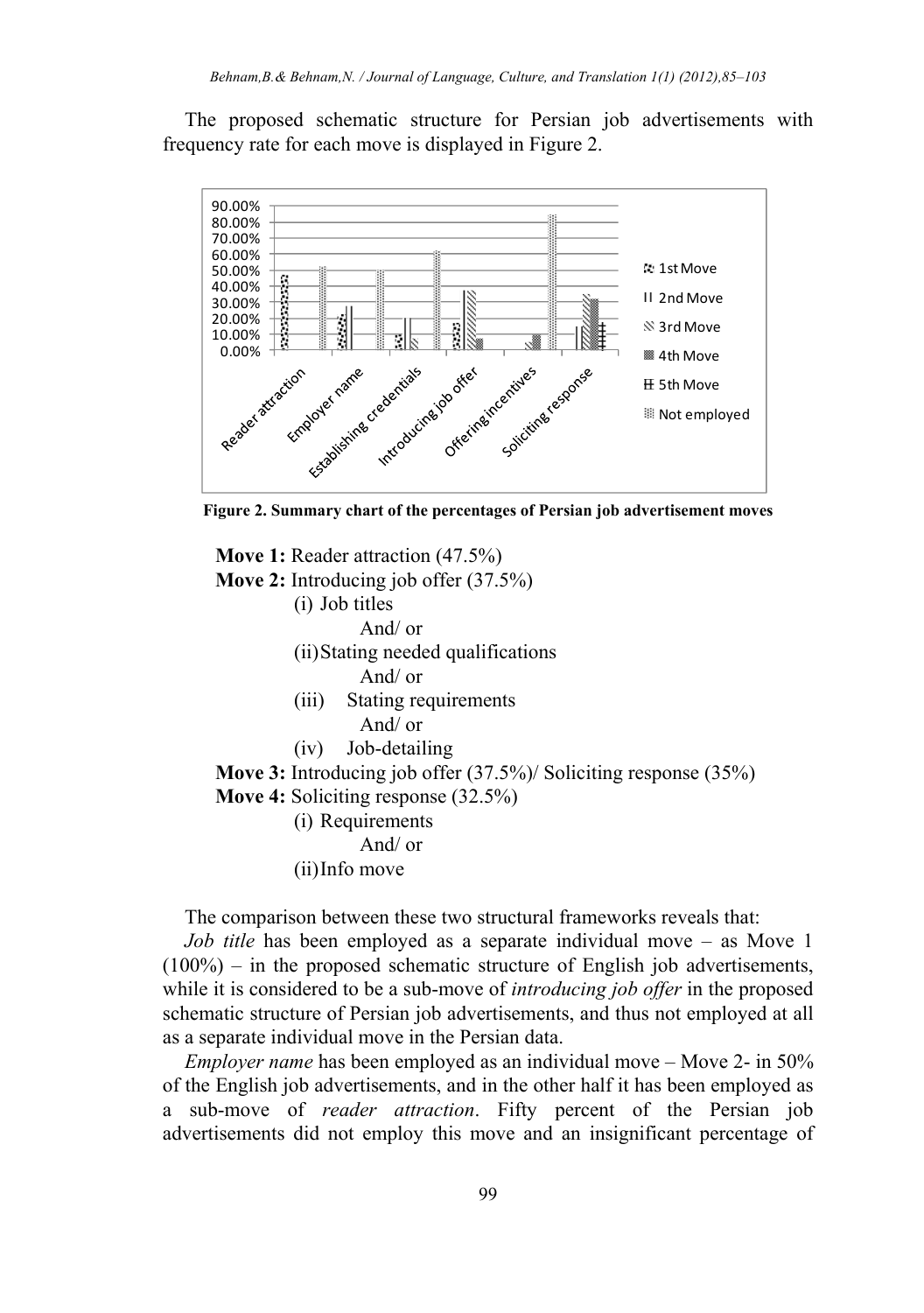Persian job advertisements employed it as Move 1 and Move 2 in their schematic structure; therefore, it has not been included in the proposed schematic structure of Persian job advertisements.

In both of the English and Persian job advertisements *reader attraction* occurs before the actual body of the job advertisement and has the function of drawing the attention of interested readers to the advertisement. In the proposed English framework, *reader attraction* could be placed both as Move 2 (50%) and Move 3 (50%), whereas in the Persian framework it is placed as Move 1  $(47.5\%)$ .

There is a 37.5% incidence of *establishing credentials* as either Move 3 or Move 4 in the proposed structural framework of English job advertisements; but since 62% of the Persian job advertisements do not employ this move, it has not been included in the proposed structural framework of Persian job advertisements.

*Introducing job offer* is most definitely located as Move 4 (57.5%) along with its related sub-moves in the proposed schematic structure of English job advertisements; and as either Move 2 (37.5%) or Move 3 (37.5%) in the proposed schematic structure of Persian job advertisements, this too with its related sub-moves.

*Soliciting response* is placed as Move 5 (37.5%) in the proposed schematic structure of English job advertisements, and as either Move 3 (35%) or Move 4 (32.5%) in the proposed schematic structure of Persian job advertisements. It should be noted that *soliciting response* in both the English and Persian job advertisements employs the same sub-moves.

# **7. Conclusion**

Drawn from the above stated comparison, we can conclude that both of the proposed English and Persian structural frameworks, employ the three main moves of, *reader attraction*, *introducing job offer*, and *soliciting response*. These three moves in both of the proposed schematic structures follow each other, that is, *reader attraction* comes before *introducing job offer*, and *introducing job offer* comes before *soliciting response.* However, it should be stated that the proposed schematic structure for English job advertisements employs three more moves that are not included in the proposed schematic structure of Persian job advertisements, which are: *job title*, *employer name*, and *establishing credentials*.

It is also observable from the above comparison that there is regularity in the existence of certain moves in these two structural frameworks, but there is no specific pattern in their existence. That is, there is a difference in the distribution and sequence of the employed moves.

In the case of the sub-moves, we can say that from among the three common moves between these two proposed schematic structures, two of them, i.e.,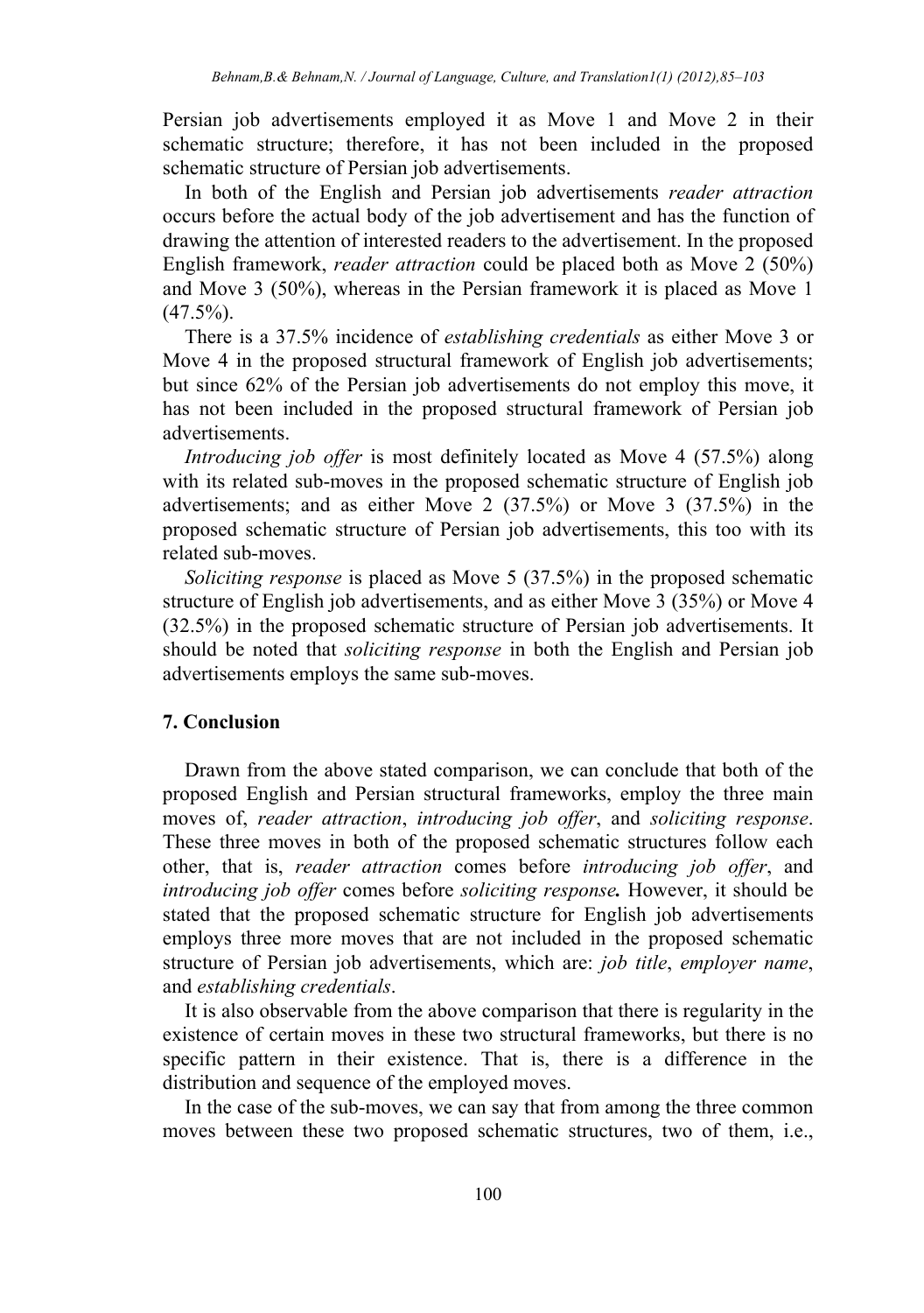*introducing job offer* and *soliciting response* employ the same sub-moves, with just one minor difference in the first sub-move of *introducing job offer*. In the case of the other common move, i.e., *reader attraction*, it is just the English *reader attraction* moves that employ sub-moves. From among the remaining moves in the proposed English structural framework, that are not employed in the proposed Persian structural framework, *employer name* employs (i) location and *establishing credentials* employs (i) environment detailing and/ or incentive insertion as their sub-moves.

To conclude, we can point out that this contrastive study between English and Persian job advertisements indicates that these two proposed schematic structures appear not to vary systematically cross-culturally.

As the results of the present research show and as Bhatia (1993) indicates, the present level of research in contrastive genre studies and specifically in the domains of academic and professional genres do not appear to vary systematically cross-culturally, and, therefore, in order to be able to vote for the existence of such variation more evidence is needed.

#### **8. References**

- Atai, M.R. & Habibie, P. (2009). Exploring sub-disciplinary variations and generic structure of applied linguistics research article introductions using CARS model. *The Journal of Applied Linguistics*. *2*(2), 52-79.
- Behnam, B. & Piadeh, H. (2004). Discourse of advertising: A comparative study. A paper presented to the International Conference on *Language and Communication in the Media,* Kuala Lumpur, 27-29 April. 2004.
- Behnam, B. & Kuhi, D. (2008). Veiled trails of threat in the language of advertisements: Discourse analysis of a military job advertisement. Samara AltLinguo E-Journal #3– Discourse and Narrative Analysis. http://samaraaltlinguo.narod.ru/ejournal/308\_behnam.pdf
- Bhatia, V. K. (1982). *An Investigation into Formal and Functional Characteristics of Qualifications in Legislative Writing and its Application to English for Academic Legal Purposes.* Ph.d. thesis, University of Aston in Birmingham.
- Bhatia, V. K. (1983). *Applied discourse analysis of English legislative writing*. A Language Studies Unit Research Report, University of Aston in Birmingham, Birmingham.
- Bhatia, V. K. (1989). Nativization of job application- a micro-ethnographic study. Paper presented at the International Conference on English in South Asia, Islamabad, Pakistan, 4-8 Jan., 1989.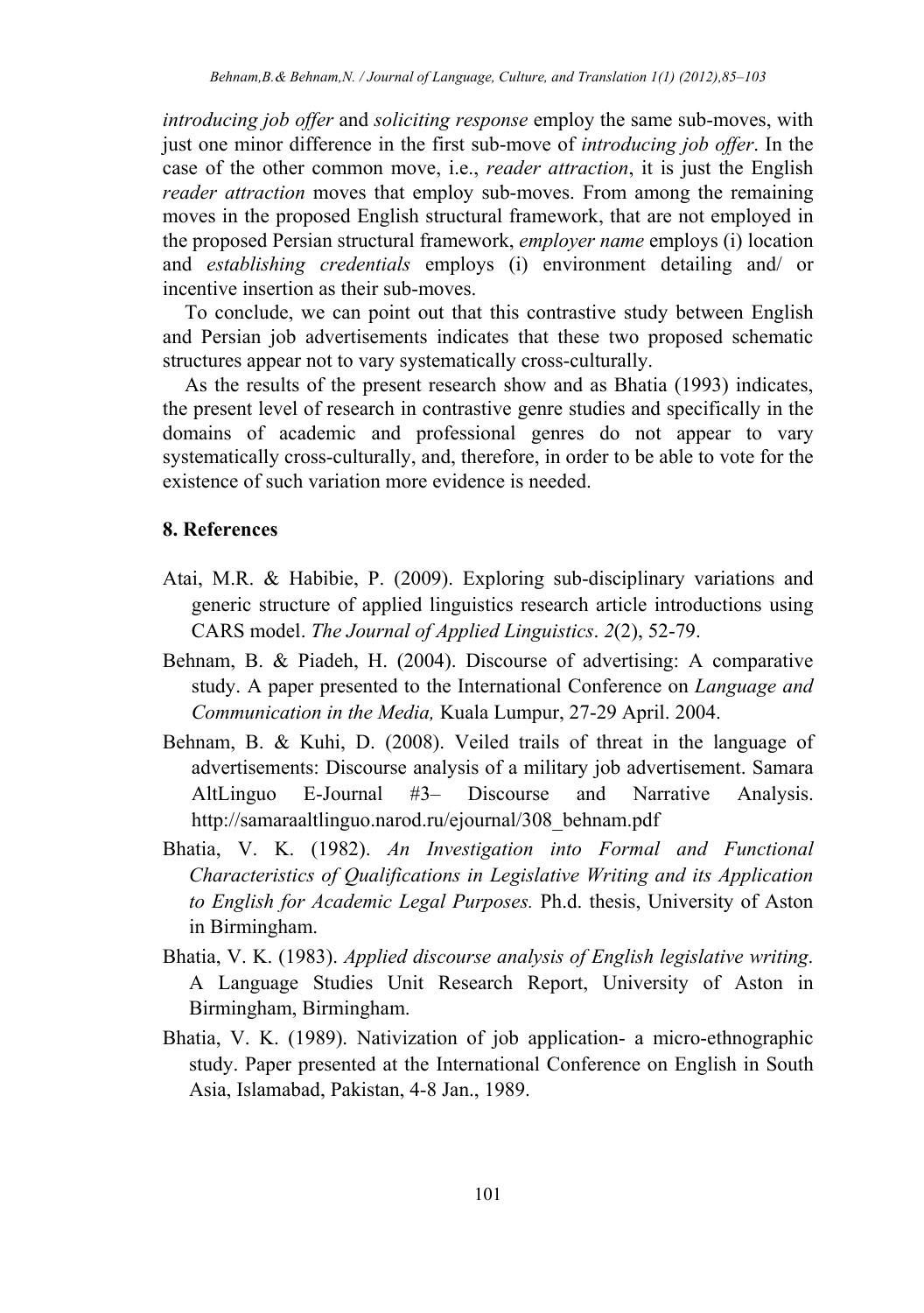- Bhatia, V. K. (2004). *Worlds of written discourse: A genre-based view*. New York: Continuum.
- Bhatia , V. K. (1993). *Analyzing genre: Language use in professional settings*. Essex and New York: Longman Group Limited.
- Cook, G. (1992). *The Discourse of Advertising*. London/New York: Routledge.
- Dudley-Evans, T. (1989). Genre analysis: An investigation of the introduction and discussion sections of MSc dissertations, in M. Coulthard, (Ed.) *Talking about text*, English Language Research, University of Birmingham, Birmingham, UK.
- Gunnarsson, B. L. (1984). Functional comprehensibility of legislative texts: experiments with a Swedish Act of Parliament, *Text4* (1-3), 71- 105.
- Gustafsson, M. (1975). *Some syntactic properties of English law language*. Department of English. Turku: University of Turku.
- Gustafsson, M. (1984). The syntactic features of binominal expressions in legal English, *Text*, *4*(1-3), 123-41.
- Hill, S. S., Sophelsa, B. F. & West, G. K. (1982). Teaching ESL students to read and write experimental research papers, *TESOL Quarterly*, *16*(3), 333-47.
- Kuhi, D. and Behnam, B. (2011). Generic variations and metadiscourse use in the writing of applied linguists: A comparative study and preliminary framework. *Written Communication 28*(1), 97-141.
- Lesikar, R. V. (1984). *Business communication: Theory and application*. Homewood, Illnois: Richard D. Irwin, Inc.
- Love, C. & Tinervia, J. (1986). *Commercial correspondence*. London: McGraw-Hill International Editions.
- Quirk, R. Greenbaum, S. Leech, G. & Svarvik, J. (1982). *A Grammar of contemporary English.* London: Longman.
- Saussure, F. de. (1916/74). *Cours de linguistique generale*. Lausanne and Paris: Payot. Reprinted as *Course in general linguistics*. Glasgow: Fontana/Collins.
- Sigband, N. (1984). *Business Communication*, Harcourt Brace Jovanovich Publishers, London.
- Swales, J. M. (1981). *Aspects of article introductions*. Aston ESP Research Report No. 1, Language Studies Unit, University of Aston in Birmingham, UK.
- Swales, J. M. (1985). A genre-based approach to language across the curriculum. Paper presented at the RELC Seminar on Language Across the Curriculum, at SEAMEO Regional Language Centre, Singapore, Apr. 1985. Published in Tickoo, M. L. (Ed.) (1986), *Language across the curriculum*, Singapore, SEAMEO Regional Language Centre.